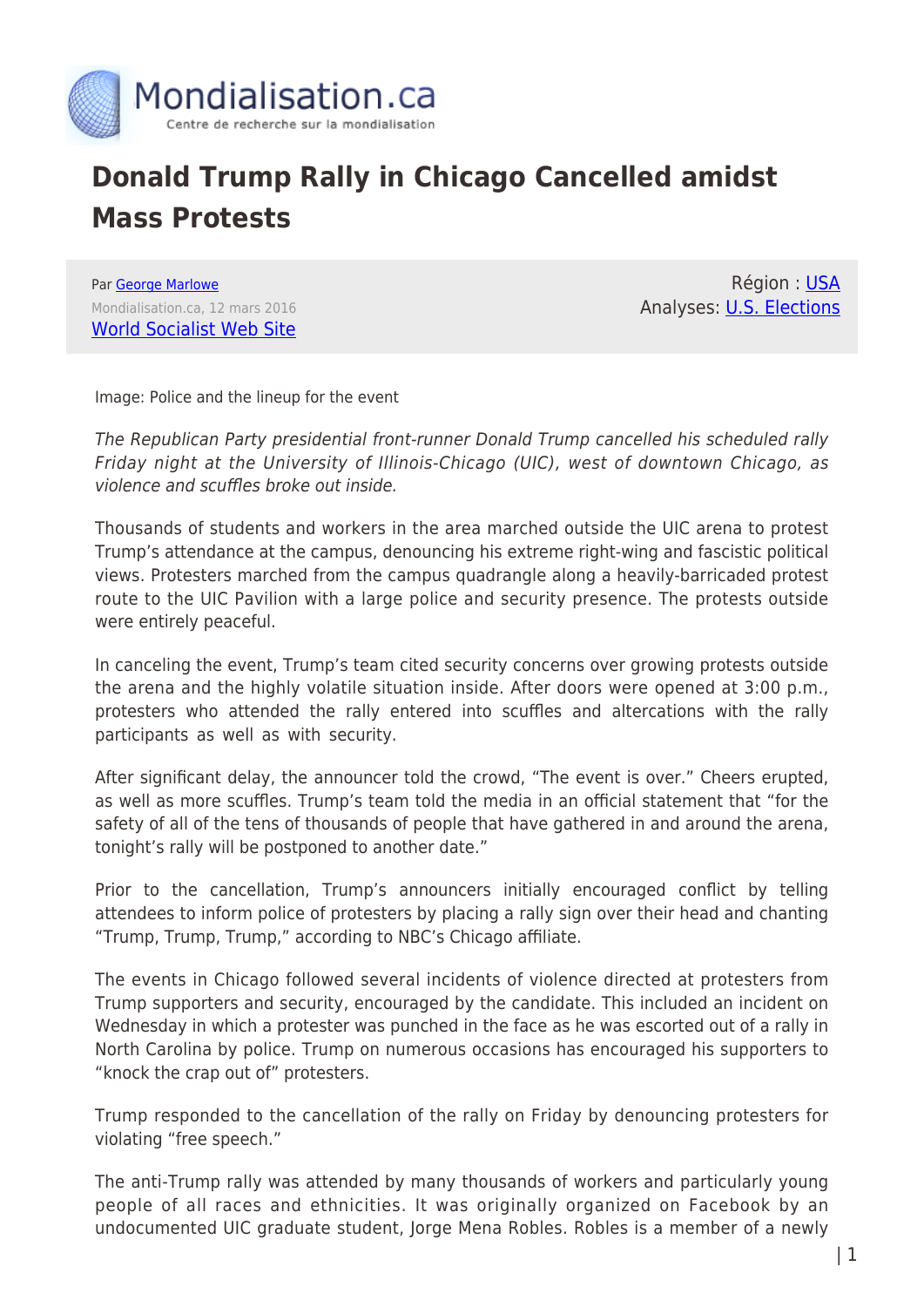formed political organization called Mijente, which promotes Latino identity politics and voter mobilization for the Democratic Party.



Image: Demonstrators protesting the Trump event

Support for the demonstration, however, was not limited to such forces. Over 11,000 responded to the Facebook event page by Friday.

Citing the incidents of violence at Trump rallies across the country, UIC students and faculty denounced the administration and Chancellor Michael Amiridis for allowing Trump to host his campaign event on the campus. Amiridis responded to the anger of students and faculty by saying, on the grounds of « free speech, » that Trump had every right to rent a space at UIC. Similar considerations have not prevented the administration from placing enormous obstacles on the promotion of socialist politics on campus.

Reporters from the World Socialist Web Site spoke to students, workers and professionals who attended the protest against the Trump rally.

Adriti, a biology student at UIC, said,

"Trump needs to go. His attacks on Muslims and immigrants are despicable. America is a melting pot. Many people are fleeing countries as refugees and he keeps attacking them. So many immigrants have helped advance our country. What is the point of scapegoating immigrants?"



Image: Tim and Adriti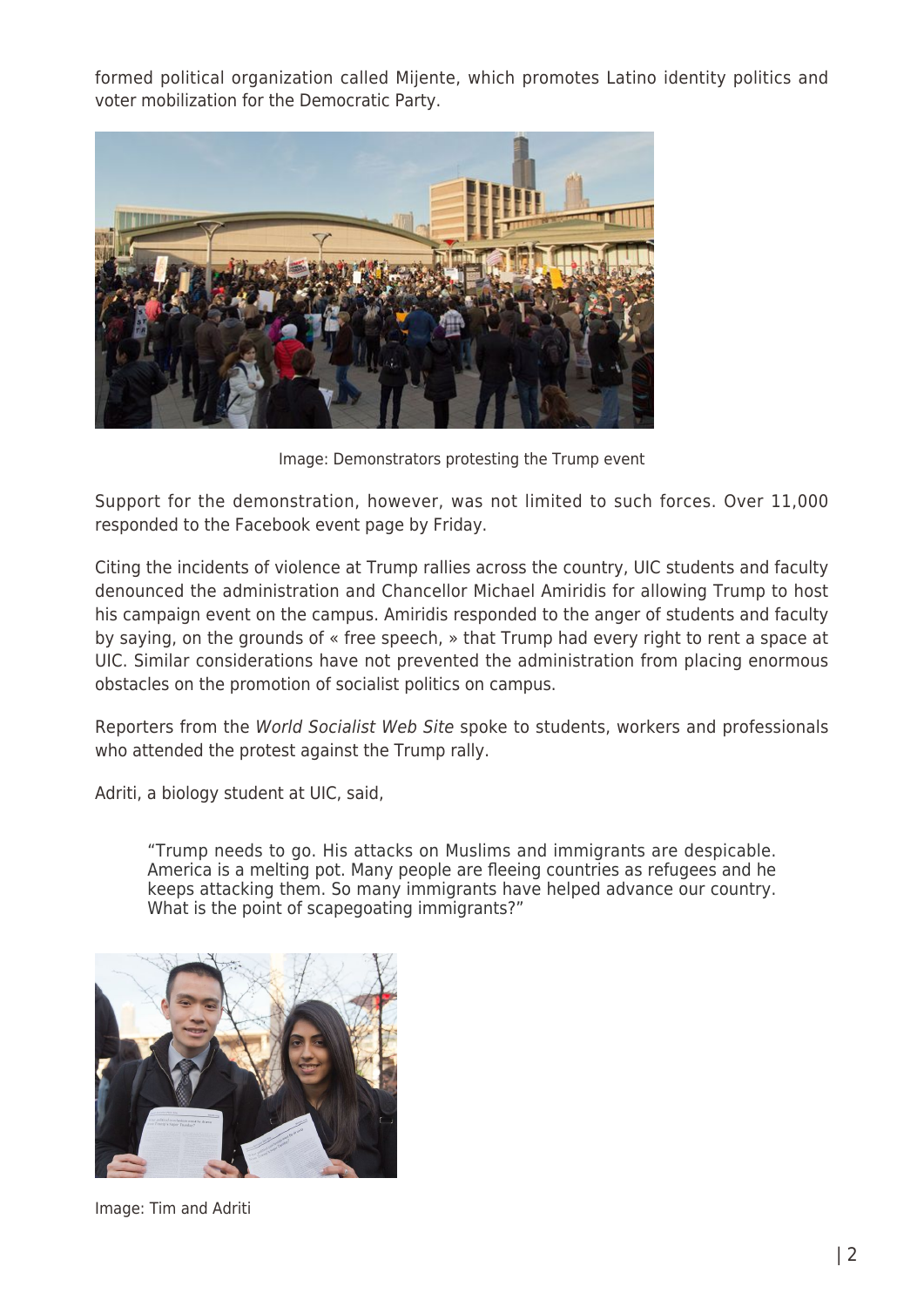Tim, a student of computer science, added,

"And then Trump is calling for torture, war and assassinating people. We need to stop doing all that. We need to stop all the wars too, and I realize that both parties are involved in these policies. We need more equality and to move in that direction and away from war and torture."

Paul, a UIC student, said,

"I think Trump is a fascist and he's a homophobe and a bigot. He makes me feel really angry and I don't think he would be good for us as president. I don't like his ideology or his political proposals. A lot of people want the world collectively to be peaceful and we don't need to implement war policies. Things are already quite dangerous right now."

"It really frustrates me that Trump is on the platform," said Tim, a professional who came to see the protests.

"He's channelling the frustrations of many people and taking it to a really scary place. As far as Sanders, I like what he is saying. A big reason why I am pro-Sanders, at least among the candidates that can be elected, is because he's called himself a socialist. I think capitalism is a flawed system and I agree with socialism in general, but I'm not sure if the United States is unified enough right now for that.

"But I would like to see us go towards a more socialist country. I do worry that Sanders may not keep his promises, but right now that's who I side with. At the same time, I do need to look at his record more closely and make a more educated decision."



Rachel, a workers compensation paralegal, said,

"I hate Trump. I think that his policies of wanting to build a wall around Mexico are ridiculous. That's not what America should be about. It's like the second coming of Hitler. But we also need an alternative that's not just a Democrat or a Republican. Politicians make promises to us that they won't keep either. The inequality in this country is extremely awful. America is not a democracy anymore."

Images: Left, Rachel, right, two of the demonstrators from UIC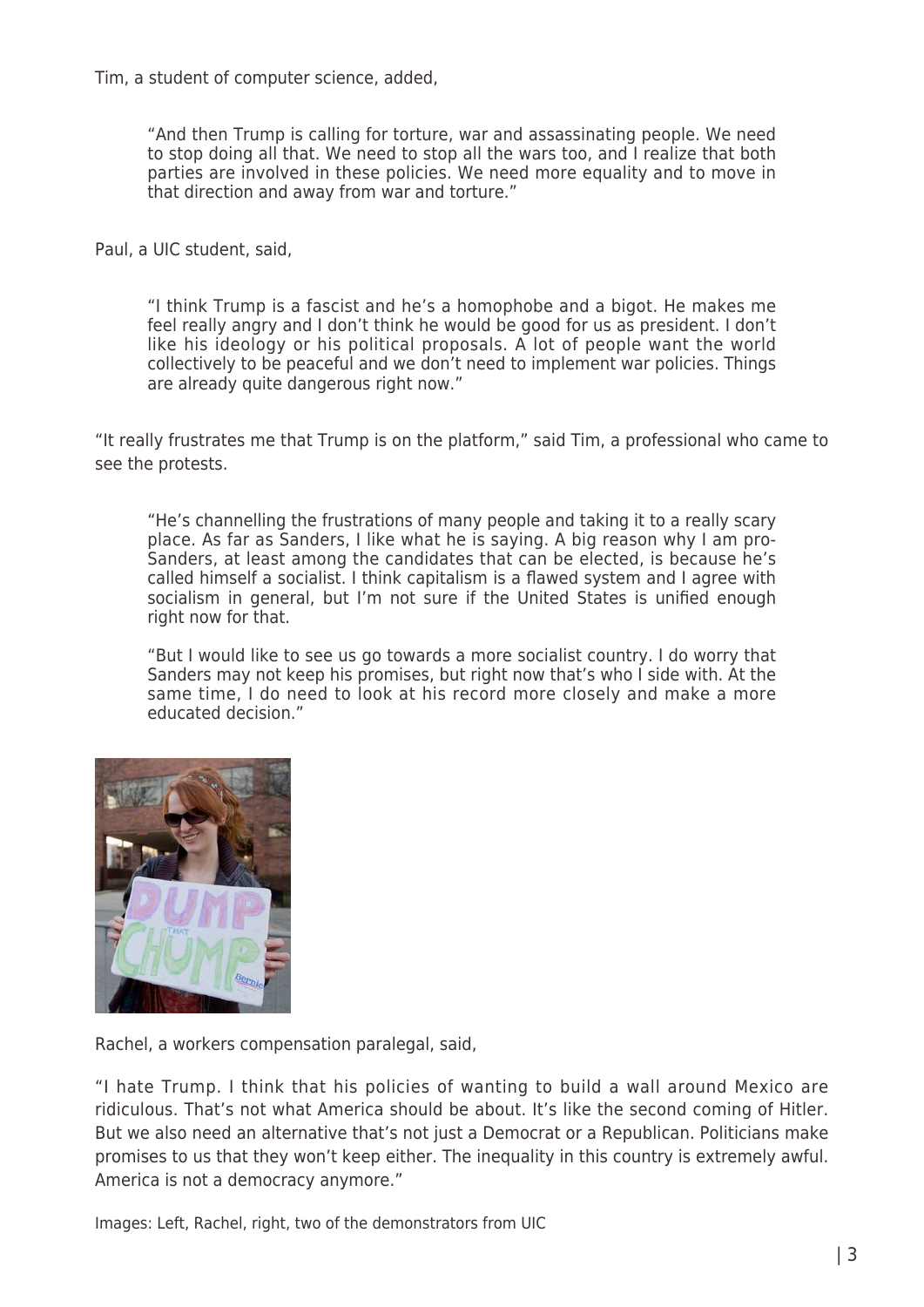Another student, who also works at UIC, said,

"His policies are incoherent. I am here more to protest the fact that UIC is even hosting Trump. We have an incredibly diverse student body and it's a completely inappropriate place for a Trump rally. He's condoned violence at his rallies before.



"Trump is also calling for torture, which is an open secret of American politics now. We have an ostensibly democratic system that doesn't in fact represent people, with our crony capitalism and the outsized power of money and lobbyists. Look at the closure of Chicago State University. We don't have money for schools in Chicago, but if one of [Mayor Rahm Emanuel's] buddies wants something, they have the money for it. Even Obama was not as liberal as he claimed to be. He was an idealized candidate.

"If Sanders is elected, it's going to be really difficult to see how he actually deals with the conflicts that the US is already in. Does he actually stop drone warfare? Given that he's for it? He's been able to mobilize grassroots support, but I don't know how he's going to govern if he's elected. I agree with you though that we need deep structural change."

La source originale de cet article est [World Socialist Web Site](http://www.wsws.org/en/articles/2016/03/12/trum-m12.html) Copyright © [George Marlowe](https://www.mondialisation.ca/author/george-marlowe), [World Socialist Web Site,](http://www.wsws.org/en/articles/2016/03/12/trum-m12.html) 2016

## Articles Par : [George Marlowe](https://www.mondialisation.ca/author/george-marlowe)

**Avis de non-responsabilité** : Les opinions exprimées dans cet article n'engagent que le ou les auteurs. Le Centre de recherche sur la mondialisation se dégage de toute responsabilité concernant le contenu de cet article et ne sera pas tenu responsable pour des erreurs ou informations incorrectes ou inexactes.

Le Centre de recherche sur la mondialisation (CRM) accorde la permission de reproduire la version intégrale ou des extraits d'articles du site [Mondialisation.ca](https://mondialisation.ca) sur des sites de médias alternatifs. La source de l'article, l'adresse url ainsi qu'un hyperlien vers l'article original du CRM doivent être indiqués. Une note de droit d'auteur (copyright) doit également être indiquée.

Pour publier des articles de **[Mondialisation.ca](https://mondialisation.ca)** en format papier ou autre, y compris les sites Internet commerciaux, contactez: [media@globalresearch.ca](mailto:media@globalresearch.ca)

[Mondialisation.ca](https://mondialisation.ca) contient du matériel protégé par le droit d'auteur, dont le détenteur n'a pas toujours autorisé l'utilisation. Nous mettons ce matériel à la disposition de nos lecteurs en vertu du principe "d'utilisation équitable", dans le but d'améliorer